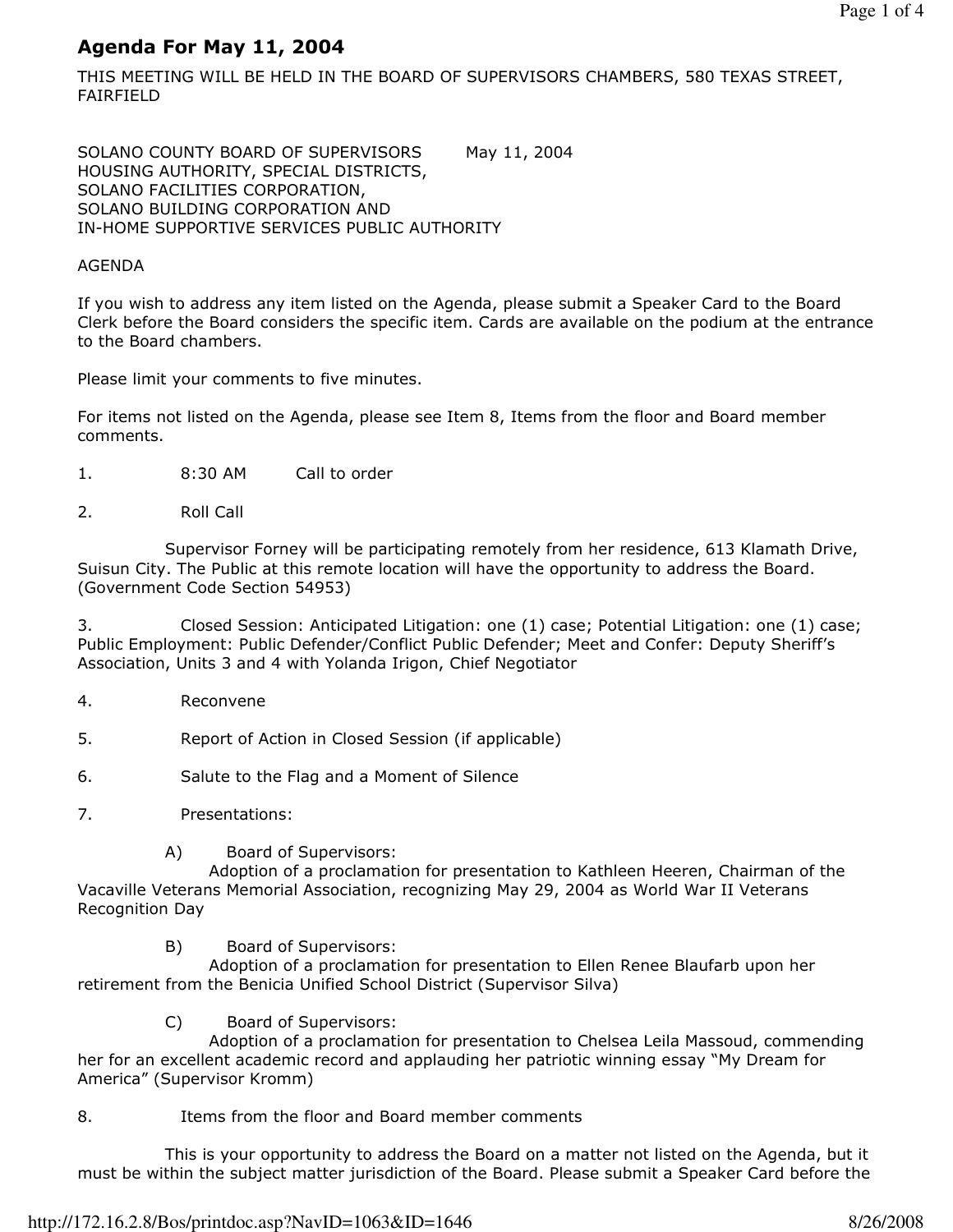first speaker is called and limit your comments to five minutes.

- 9. Additions to or Deletions from the Agenda
- 10. Public Comment on Consent Calendar

Each speaker shall have 5 minutes to address any or all items on the Consent Calendar.

- 11. Approval of the Agenda
- 12. Approval of Consent Calendar

 The Board considers all matters listed under the Consent Calendar to be routine and will adopt them in one motion. There will be no discussion on these items before the Board votes on the motion unless Board members request specific items be discussed and/or removed from the Consent Calendar.

#### CONSENT CALENDAR

## GENERAL GOVERNMENT

13. Clerk of the Board of Supervisors: Approval of Minutes: Board of Supervisors April 13, 2004

## 14. Board of Supervisors:

 Adoption of a proclamation honoring Bryan Edward Seward upon attaining the rank of Eagle Scout in the Boy Scouts of America organization (Supervisor Vasquez)

## 15. General Services:

 Approval of a lease agreement with Metro PCS to construct, operate and maintain an equipment shelter for wireless communications purposes at the Nut Tree Airport

HEALTH AND SOCIAL SERVICES: None

#### CRIMINAL JUSTICE

16. Sheriff/Coroner:

A) Approval of release from accountability for unaccounted fixed asset (portable radio acquired in 1986, current book value of \$0)

B) Adopt a resolution approving participation in FY04/05 State Boating Safety Program; approval of agreement with the State to secure funding in the amount of \$193,103; authorize Sheriff, Undersheriff, or Director of Administrative Services to sign reimbursement forms; adopt a resolution to include Suisun City in State Boating Safety Program

# LAND USE/TRANSPORTATION

17. Environmental Management:

 Adoption of a resolution approving Solano Land Trust proposal to California Department of Conservation's California Farmland Conservancy Program for McNamara Putah Creek Ranch agricultural conservation easement

OTHER: None

SPECIAL DISTRICTS GOVERNED BY THE BOARD OF SUPERVISORS: None

# SCHEDULED CALENDAR

- 18. Rescheduled Consent Items: (Items pulled from Consent Calendar above)
- A) E)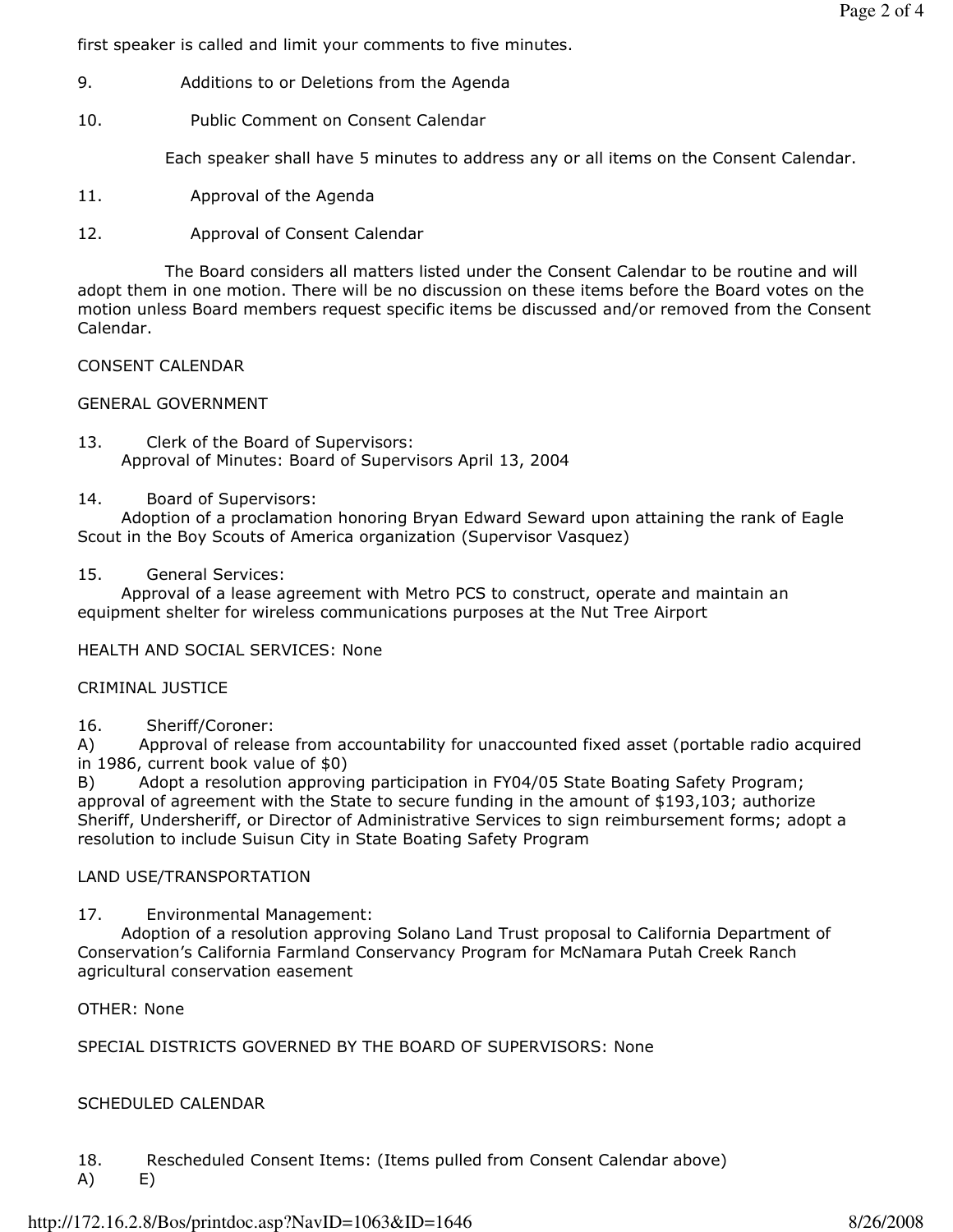- $(B)$   $F)$
- C) G)
- D) H)

# GENERAL GOVERNMENT

19. Board of Supervisors:

 Consider appointment of two members of the Board of Supervisors to a multi-county consortium for the purpose of retaining legislative and advocacy services for tribal gaming matters

20. County Administrator:

 A) Receive a status report on legislation of importance to Solano County and take action as recommended

 B) Receive a presentation on the Draft 2004 Solano Comprehensive Transportation Plan from Daryl Halls, Director of Solano Transportation Authority

C) Consider canceling Board of Supervisors Meetings of July 6 and July 13, 2004

21. Treasurer/Tax Collector/County Clerk:

 Consider request from Vallejo City Unified School District's Governing Board for a shortterm loan to pay expenditures occurring prior to the date of a State emergency apportionment made available to the District

HEALTH AND SOCIAL SERVICES: None

CRIMINAL JUSTICE: None

LAND USE/TRANSPORTATION: None

OTHER: None

MISCELLANEOUS ITEMS

- 22. Appointments/Resignations to Boards and Commissions: None
- 23. Adjourn:

# MEETING CALENDAR

| $5/11$ 4:00 p.m.                                          |                     | Maternal, Child, and Adolescent Health Advisory Board, 275                    |  |  |
|-----------------------------------------------------------|---------------------|-------------------------------------------------------------------------------|--|--|
| Beck Ave., Conf. Rm. 1, FF                                |                     |                                                                               |  |  |
| 5/12 9:00 a.m.                                            |                     | Yolo-Solano Air Quality Management District, 1947 Galileo                     |  |  |
| Court, Suite 103, Davis                                   |                     |                                                                               |  |  |
| $5/12$ 6:00 p.m.                                          |                     | Alcohol and Drug Advisory Board, 2101 Courage Dr., FF                         |  |  |
| $5/12$ 6:00 p.m.                                          |                     | Solano Transportation Authority Board, Suisun City                            |  |  |
| Hall, 701 Civic Center Blvd., Suisun                      |                     |                                                                               |  |  |
| $5/12$ 6:15 p.m.                                          |                     | Solano County Fair Board of Directors, Administration Building,               |  |  |
| Solano County Fairgrounds, Vallejo                        |                     |                                                                               |  |  |
| $5/13$ 7:00 p.m.                                          |                     | Solano County Aviation Advisory Commission/Airport Land Use                   |  |  |
| Commission, Nut Tree Airport, Vacaville                   |                     |                                                                               |  |  |
| 5/13                                                      | 7:00 p.m.           | Solano County Water Agency, 508 Elmira Rd., Vacaville                         |  |  |
| 5/13                                                      | $1:30 \text{ p.m.}$ | Emergency Medical Care Committee, 275 Beck Ave., Conf. Rm.                    |  |  |
| 1, FF                                                     |                     |                                                                               |  |  |
| 5/14                                                      |                     | 9:00 a.m. <b>Local Task Force for Integrated Waste Management, Fairfield-</b> |  |  |
| Suisun Sewer District Office, 1010 Chadbourne Rd., Suisun |                     |                                                                               |  |  |
| 5/19                                                      | $9:30$ a.m.         | BAAQMD 939 Ellis St., San Francisco                                           |  |  |
|                                                           | 5/19 2:00 p.m.      | Health and Social Services Subcommittee, Board Chambers,                      |  |  |
| 580 Texas St., FF                                         |                     |                                                                               |  |  |
| 5/19                                                      |                     | 4:00 p.m. Solano County Equal Employment Opportunity Committee, 580           |  |  |
| Texas St., Third Floor CAO Conference Room, FF            |                     |                                                                               |  |  |